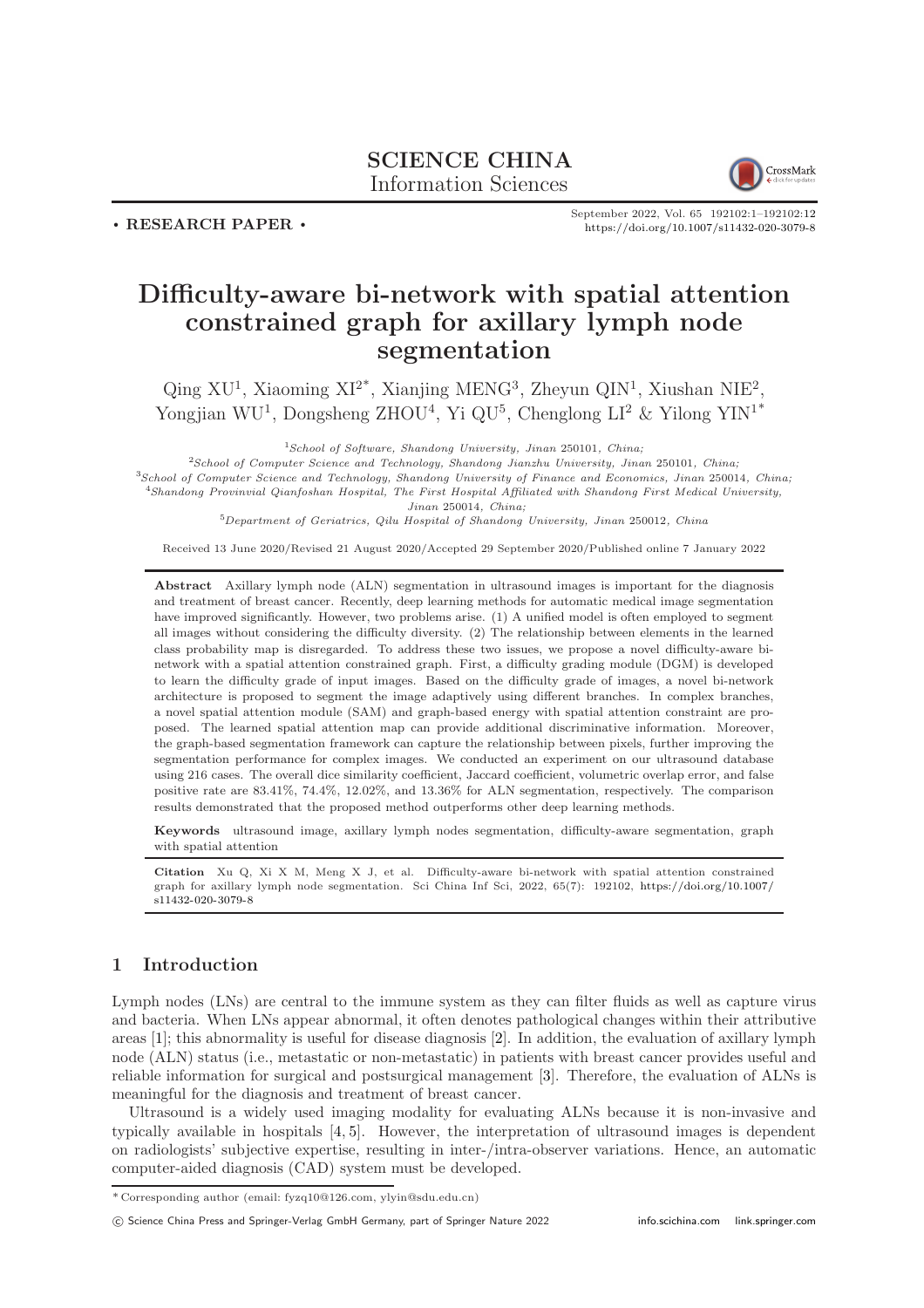

Figure 1 Two segmentation samples of U-net.

Automatic segmentation of ALNs is the foundation of CAD systems. It is the basis of many clinical applications such as tissue characterization and medical diagnosis [\[6\]](#page-10-5). This work aims to develop an effective segmentation method to automatically delineate ALN from surrounding tissues on Ultrasound images. By segmenting ALN accurately, doctors are able to acquire the properties of ALN, including the size, edge, and internal echo. These properties are useful for identification of ALN. Moreover, accurate identification of ALN involvement in patients with breast cancer is important for prognosis and therapy decisions [\[7\]](#page-10-6).

Recently, deep convolutional networks such as fully convolutional networks (FCNs) [\[8\]](#page-10-7) and U-net [\[9\]](#page-10-8) have been widely used for image segmentation. An encoder is used to learn the discriminative features, whereas a decoder is used to obtain accurate pixel-level classification results.

However, two problems arise when using these deep learning-based segmentation methods for ALN segmentation. (1) All images are treated equally without considering the difficulty diversity; the network also utilizes a unified network to segment all images. Generally, for some complex images, irregular distribution may be caused by the different abnormal degrees of lesion or imaging factors, such as different devices or imaging protocols [\[10\]](#page-10-9). In these images, complicated intensity distributions often occur, resulting in a large intraclass variance. Figure 1 shows two segmentation examples obtained by U-net. As shown in Figure 1, U-net can achieve an accurate segmentation result for the first image because it has a uniform intensity distribution. By contrast, U-net fails to segment the second image owing to the complicated intensity distribution. (2) The relationship between elements in the class probability map is disregarded, resulting in limited performance improvement. Traditional deep learning methods learn a class probability map and label each pixel using the class having the maximum probability. However, they disregard relationship between the pixels, thereby resulting in increased sensitivity to noise and increased error rate.

To overcome the two aforementioned issues, in this study, we propose a novel difficulty-aware bi-network with spatial attention constrained graph for ALN segmentation. The proposed method primarily comprises two components: (1) Difficulty grading module (DGM). The image difficulty recognition network is developed to learn the difficulty grade of the images, i.e., simple or complex. In this study, complex images have complicated characteristics such as complicated intensity distribution and texture. (2) Segmentation network. It comprises two functionality-specialized branches: an simple branch and a complex branch. In the simple branch, U-net is used as the basic backbone of the network. To learn more effective features, the novel squeeze-and-excitation (SE)-U-net is developed by incorporating an SE block [\[11\]](#page-10-10). In the complex branch, the SE-U-net is first used for segmentation. Subsequently, a spatial attention module (SAM), which contains a local smoother and global spatial map learner, is proposed. It can generate a spatial attention map. The final segmentation result is obtained by minimizing a novel graph-based energy by incorporating the spatial attention map. A novel spatial constrain term is proposed to guarantee that the segmentation result is consistent with the spatial attention map. The spatial attention map provides discriminative information that is robust to intensity variation. Moreover, the graph-based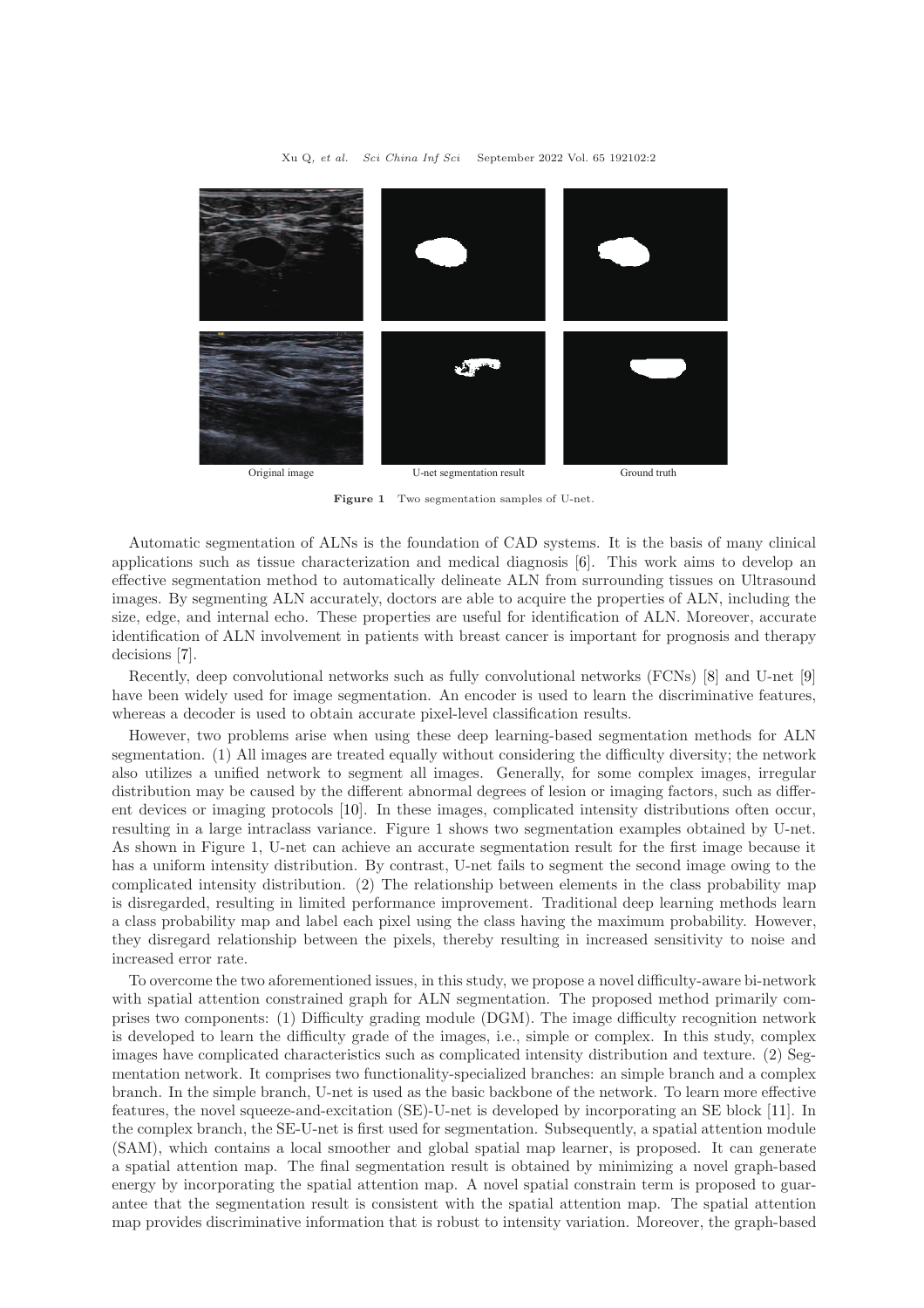segmentation framework can capture the relationship between pixels, further improving the segmentation performance of complex images. Experimental results on our database demonstrate that the proposed method outperform state-of-the-art methods. The contribution of this study is as follows:

(1) A novel difficulty-aware bi-network with spatial attention constrained graph is proposed to segment ALNs in ultrasound images. It primarily comprises a DGM and a segmentation network.

(2) A DGM is developed to guarantee that an image can be segmented adaptively using different models, thereby improving the efficiency of the segmentation model.

(3) In the proposed segmentation network, a complex branch is developed to focus on complex images by introducing a novel spatial attention constrained graph framework. An SAM is proposed to generate a spatial attention map that is robust to intensity variation. In addition, the graph framework is utilized to capture the relationship between pixels, further improving the segmentation performance of complex images.

### 2 Related work

Considering that graphs can capture effective relationships between various parameters, graph-based methods are widely used for LN segmentation. Detabs et al. [\[12\]](#page-10-11) combined region growing and graph cut to segment pelvic LNs. Zhy et al. [\[13\]](#page-10-12) proposed a method based on texture feature and graph cut for LN segmentation in ultrasound images. To exploit structure information, Kuo et al. [\[14\]](#page-10-13) proposed a novel nested-graph-cut method to segment LNs in three-dimensional (3D) ultrasound images. Zhang et al. [\[1\]](#page-10-0) proposed a modified graph cut with the incorporation of an elliptical shape constraint to segment cervical LNs on sonograms. To solve the problem of spatially varying distributions of LN parenchyma and fat, Kuo et al. [\[15\]](#page-10-14) developed a novel graph framework by introducing locally adaptive energy. In addition, other traditional segmentation methods such as snake model and region growing have been used for LN segmentation. To exploit effective edge information, Zhang et al. [\[16\]](#page-10-15) proposed an improved gradient vector flow snake model combined with the edge flow method. Furthermore, region growing was used for LN segmentation [\[17\]](#page-10-16). Zhang et al. [\[18\]](#page-10-17) proposed a multiscale fuzzy c-means method integrated with particle swarm optimization for ultrasound image segmentation. Considering the elliptical prior of ALNs, Meinel et al. [\[19\]](#page-10-18) developed an elliptical model to segment ALNs in ultrasound image data.

Compared with traditional methods, deep learning methods can be used to learn more effective features, resulting in significant performance improvement. Long et al. [\[8\]](#page-10-7) proposed an FCN exhibiting a typical encoder-decoder network architecture. The encoder was used to extract discriminative features, while the decoder was used to obtain an output that is of the same size as the input. In addition, a skip connection was developed to fuse low-level and high-level features to further improve the segmentation performance. Using the FCN architecture, Zhang et al. [\[2\]](#page-10-1) proposed coarse-to-fine stacked fully convolutional nets for LN segmentation in ultrasound images. To improve segmentation efficiency, Segnet was proposed, which adopted an encoder-decoder network structure that introduced pooling indices [\[20\]](#page-10-19). To further improve the effectiveness of feature learning, Deeplab series were proposed. Deeplabv1 introduced atrous convolution and conditional random field to learn more effective contextual information and multiscale information [\[21\]](#page-10-20). To learn more effective multiscale information, the variance of atrous spatial pyramid pooling (ASPP) were developed in Deeplabv2 and Deeplabv3 [\[22,](#page-10-21) [23\]](#page-10-22). The latest Deeplabv3+, with has an additional decode module compared with its previous version, achieved the best performance [\[24\]](#page-10-23). As the typical encoder-decoder network for medical image segmentation, U-net [\[9\]](#page-10-8) and its variant [\[25–](#page-10-24)[28\]](#page-11-1) were proposed. Unlike the FCN, in U-net, the concatenation operation of the feature map was introduced in the skip connection.

Deep learning methods have been applied to ALN status prediction [\[7\]](#page-10-6) and thyroid nodules classification [\[29\]](#page-11-2). To predict ALN status, Zheng et al. [\[7\]](#page-10-6) first proposed a parallel pretrained ResNet model to learn features that can be combined with clinical parameters. Subsequently, they classified the features using an support vector machine (SVM) model. Wang et al. [\[29\]](#page-11-2) proposed pretraining a VGG16 model via fine-tuning for thyroid nodule classification.

### 3 Method

Figure 2 shows the proposed framework. It primarily comprises two components: (1) DGM. It is used to learn the difficulty grade of the input images, i.e., simple or complex. (2) Segmentation network. It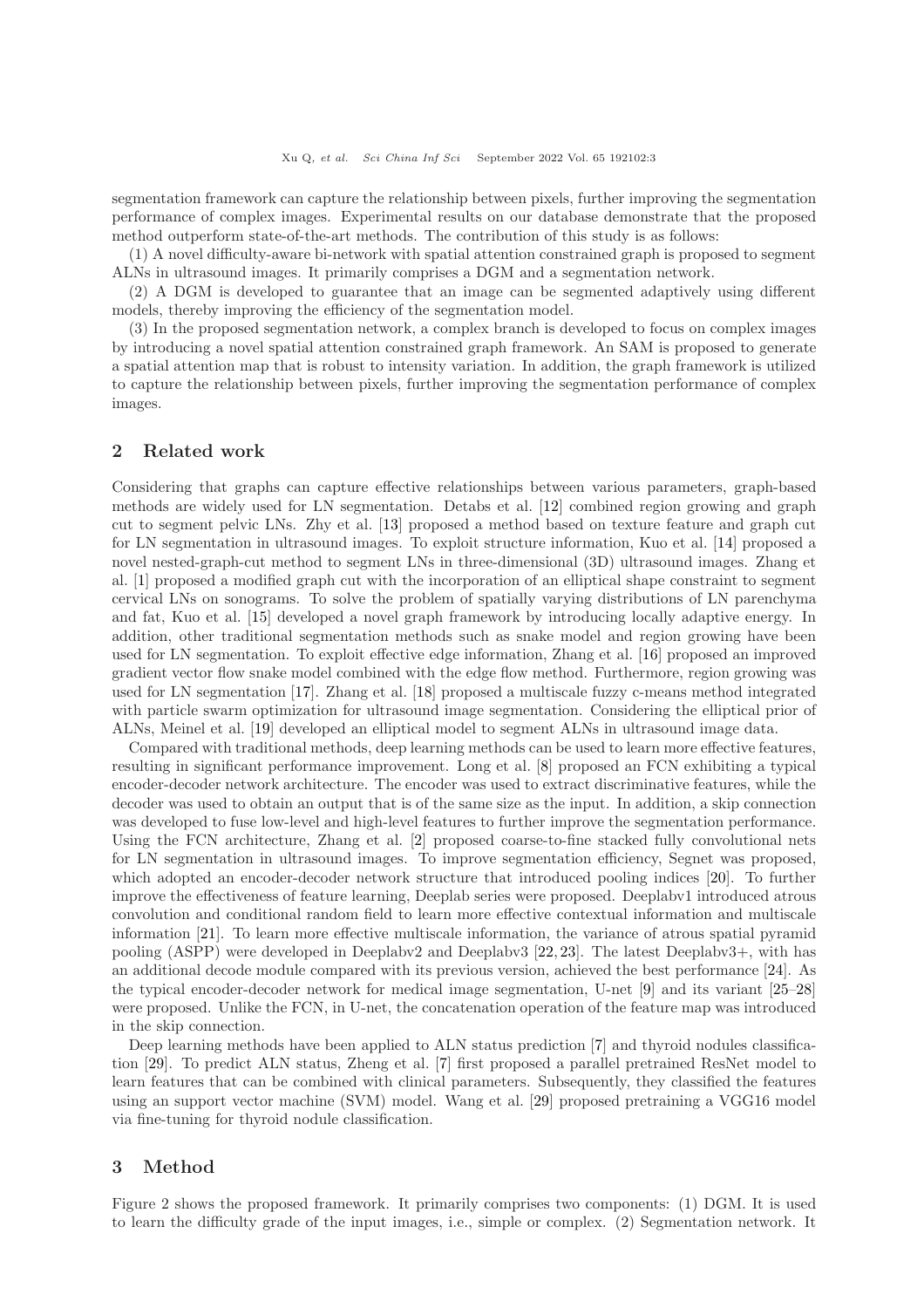

Local smoother **G** Global spatial map E

Graph based energy with spatial attention constraints

Figure 2 (Color online) The framework of the proposed method.



Complex

Figure 3 The examples of hard image and easy image.

comprises two functionality-specialized branches: an simple branch and a complex branch. In the simple branch, SE-U-net is developed for simple image segmentation. In the complex branch, SE-U-net is first used for segmentation. Subsequently, an SAM that contains a local smoother and a global spatial map learner is proposed to generate a spatial attention map. The final segmentation result is obtained by minimizing a novel graph-based energy by incorporating the spatial attention map.

### 3.1 DGM

A DGM is used to generate the difficulty grade of images, i.e., complex or simple. In this study, the DGM generates results based on the image complexity. We assume that complicated characteristics occur in complex images. As shown in Figure 3, simple and complex images exhibit uniform and complicated intensity distributions, respectively.

To exploit the prior, we modeled the problem of difficulty grading as a classification problem and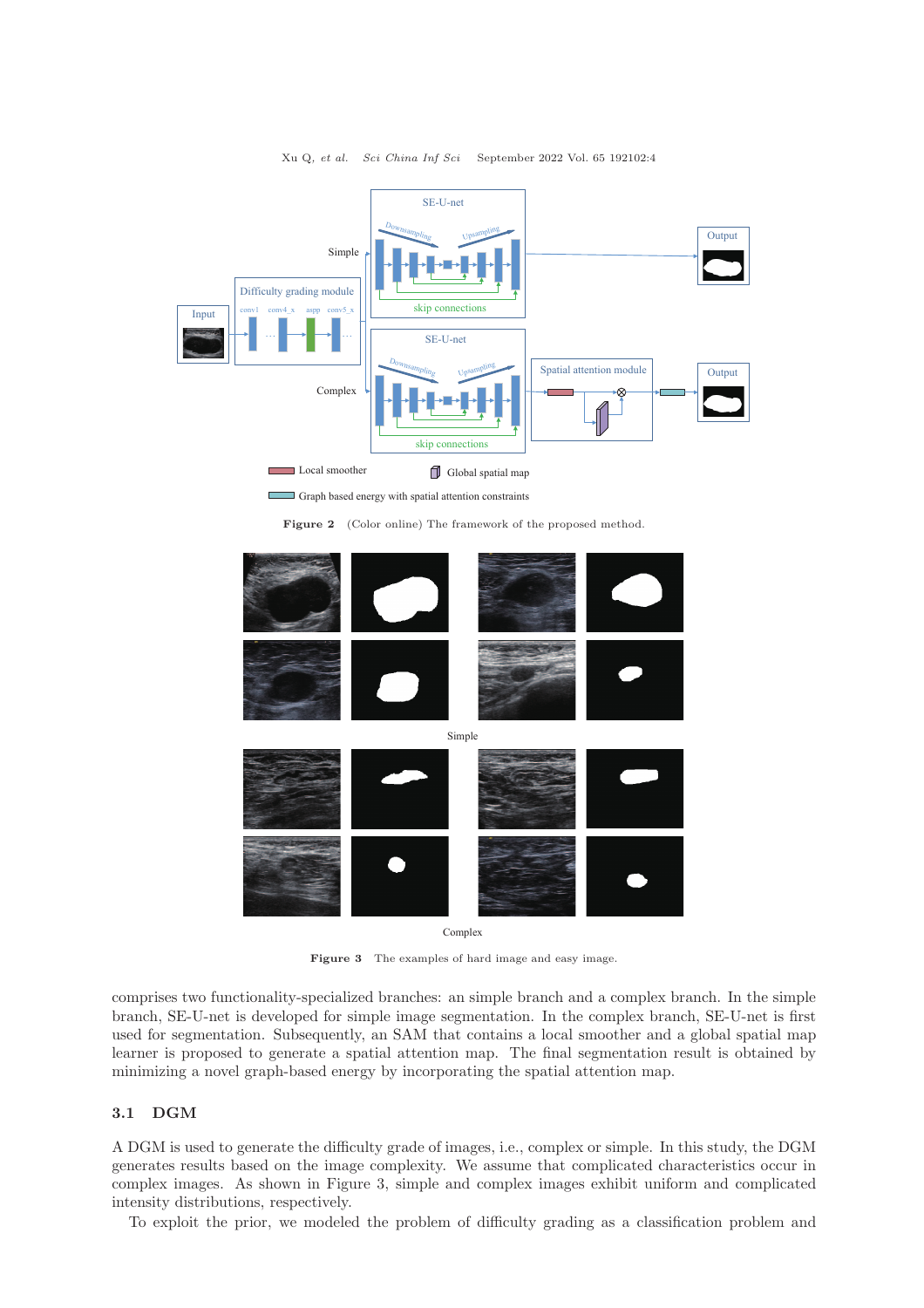

Figure 4 ALN with different sizes.



Figure 5 (Color online) The architecture of SE-U-net.

developed a difficulty recognition network. As a typical object recognition network, Resnet [\[30\]](#page-11-3) was used as the basic backbone of the DGM. To capture more context information of ALNs with different sizes (shown in Figure 4), an ASPP-Resnet was developed by introducing ASPP [\[23\]](#page-10-22).

The architecture of the ASPP-Resnet is based on Resnet 50. ASPP is appended, followed by conv4.x. ASPP comprises multiple parallel filters with different rates that can fuse multiscale context information more effectively. In the proposed ASPP-Resnet, the ASPP module comprises a  $1\times1$  convolution and three  $3\times3$  convolutions with rates 6, 12, and 18.

Training data were collected to train the DGM. The label represents the difficulty grade of the training data. To generate a difficult grade groundtruth for each training image, U-net was first used to segment the images. Subsequently, the Jaccard coefficient (JACCARD) of the segmented image was calculated and compared with a specific threshold. If the JACCARD is larger than the threshold, then the groundtruth of the image is simple; otherwise, it is complex.

#### 3.2 SE-U-net

For simple images, the segmentation network was constructed using the traditional encoder-decoder network architecture. As a typical medical image segmentation network, U-net was used as the basic backbone of the network.

Considering that the SE block [\[11\]](#page-10-10) can improve the representational power of the learned feature, SE-U-net was developed by introducing an SE block in U-net (shown in Figure 5). The SE block was appended, followed by the concatenation layer.

The SE blocks mainly contains the SE operation (shown in Figure 6). In the squeeze operation, a  $1\times1\times C$  global feature is generated using global average pooling for c feature maps. In the excitation operation, the  $1\times1\times C$  global feature is transformed into a channel weight matrix using the gating mechanism. This weight matrix can capture channel-wise dependencies, thereby increasing the sensitivity to informative features, which is beneficial for improving the segmentation performance.

For simple images, SE-U-net can obtain accurate segmentation results. However, it is difficult to achieve satisfactory performances for complex images owing to their complicated characteristics. To improve the segmentation performance of complex images, in the complex branch, the generated class probability map is used as the prior to mine more effective information.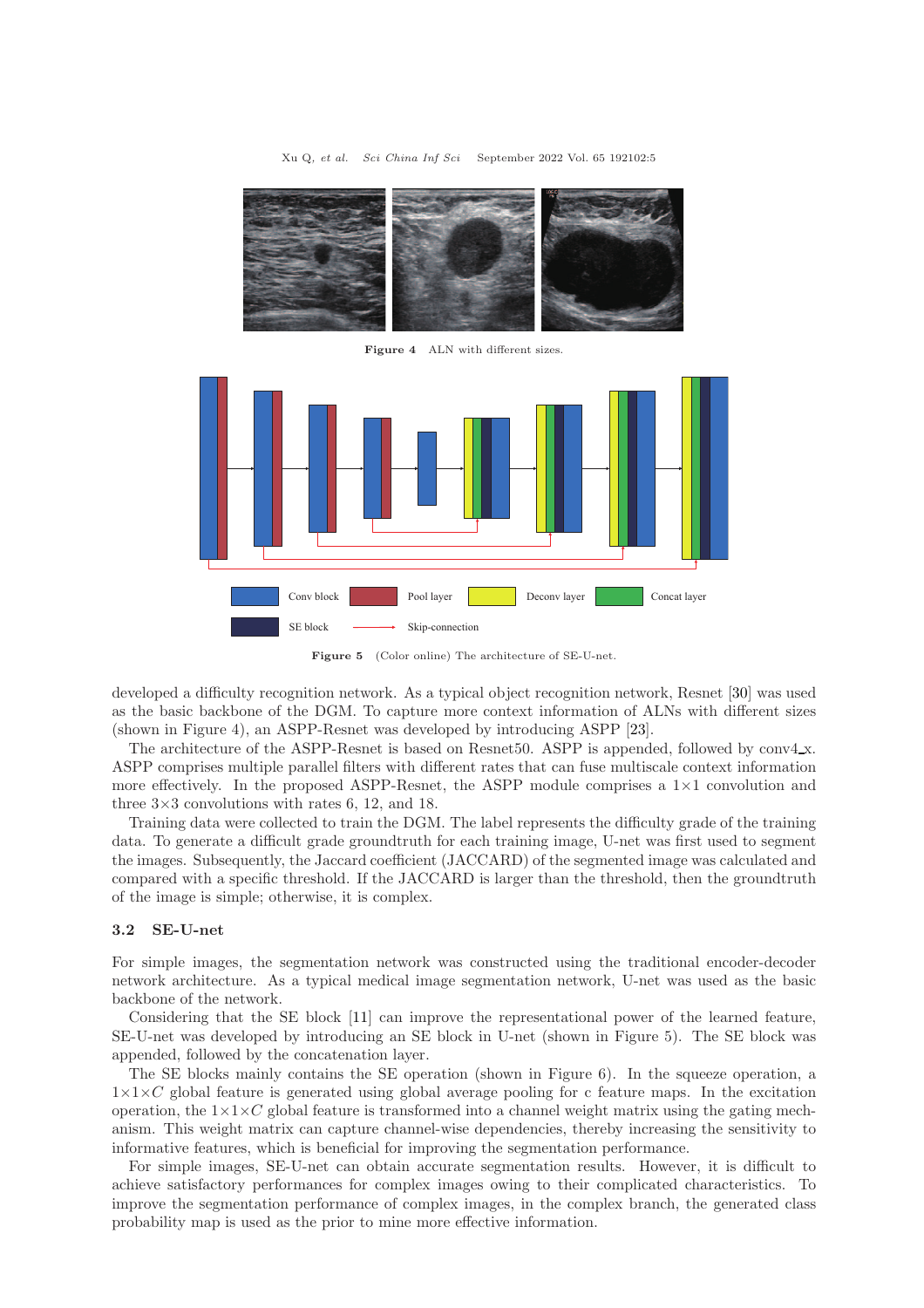

Figure 6 (Color online) Sequeeze-and-excitation block.

### 3.3 SAM

A novel SAM was developed in this study to generate a spatial attention map. In the proposed module, a local smooth filter was developed to ensure the smoothness of the prior probability map. Subsequently, a global spatial map was generated based on the developed center importance-based probability function. Finally, a spatial attention map was generated by combining the prior probability and global spatial maps.

#### 3.3.1 Local smooth filter

To reduce noise in the class probability map generated via SE-U-net, a local smooth filter was developed. In fact, images have strong local correlations among spatially adjacent pixels. In other words, neighboring pixels exhibit similar characteristics.

Hence, the local smooth filter was constructed by combining the probability of neighboring pixels in a local region. The output for an arbitrary pixel  $(i, j)$  is calculated as follows:

$$
g(i,j) = \frac{\sum_{(x,y)\in N_{ij}} (f(x,y) \times C(r-i+x, r-j+y))}{\sum_{(x,y)\in N_{ij}} C(r-i+x, r-j+y)},
$$
\n(1)

$$
N_{ij} = \{(x, y) \mid i - r < x < i + r, \, j - r < y < j + r\},\tag{2}
$$

where f denotes the prior probability map generated via  $SE-U$ -net,  $C$  the weight matrix of the filter, and  $N_{ij}$  the local region whose center is pixel  $(i, j)$ . r is the radius of region N.

#### 3.3.2 Global spatial map learner

Generally, for pixels in a segmented ALN, the edge pixel has larger uncertain values than the central pixels. In other words, the probability that the central pixel belongs to the ALN should be higher.

Hence, a center importance-based probability function was developed to capture the global spatial distribution of the object. The global spatial probability of an arbitrary pixel  $(i, j)$  is calculated as follows:

$$
p_{ij} = 1 - \left(\frac{2 \times s_{ij}^2}{L^2} + \frac{2 \times l_{ij}^2}{S^2}\right).
$$
 (3)

In the aforementioned equation, L and S represent the long and short axes of the segmented object obtained via SE-U-net, respectively.  $l_{ij}$  and  $s_{ij}$  represent the distance between pixel  $(i, j)$  and the long and short axes, respectively. As shown in the equation, we can infer that the pixels near the central pixels have a higher probability of belonging to an ALN. The global spatial map can be generated by obtaining the spatial probability of each pixel.

The spatial attention map is calculated as follows:

$$
h(i,j) = \begin{cases} p_{ij} \times g(i,j), & (i,j) \in A, \\ g(i,j), & (i,j) \notin A. \end{cases}
$$
\n
$$
(4)
$$

In the aforementioned equation, A is the ellipse area around the center of the ALN via SE-U-net.

The spatial attention map was generated based on the spatial prior information, which is independent of the intensity distribution. The pixels in the ALN can be assigned with high attention, which is helpful for avoiding missing ALN structures in the segmentation result. Therefore, the spatial attention map can provide additional discriminative information, which is beneficial for performance improvement.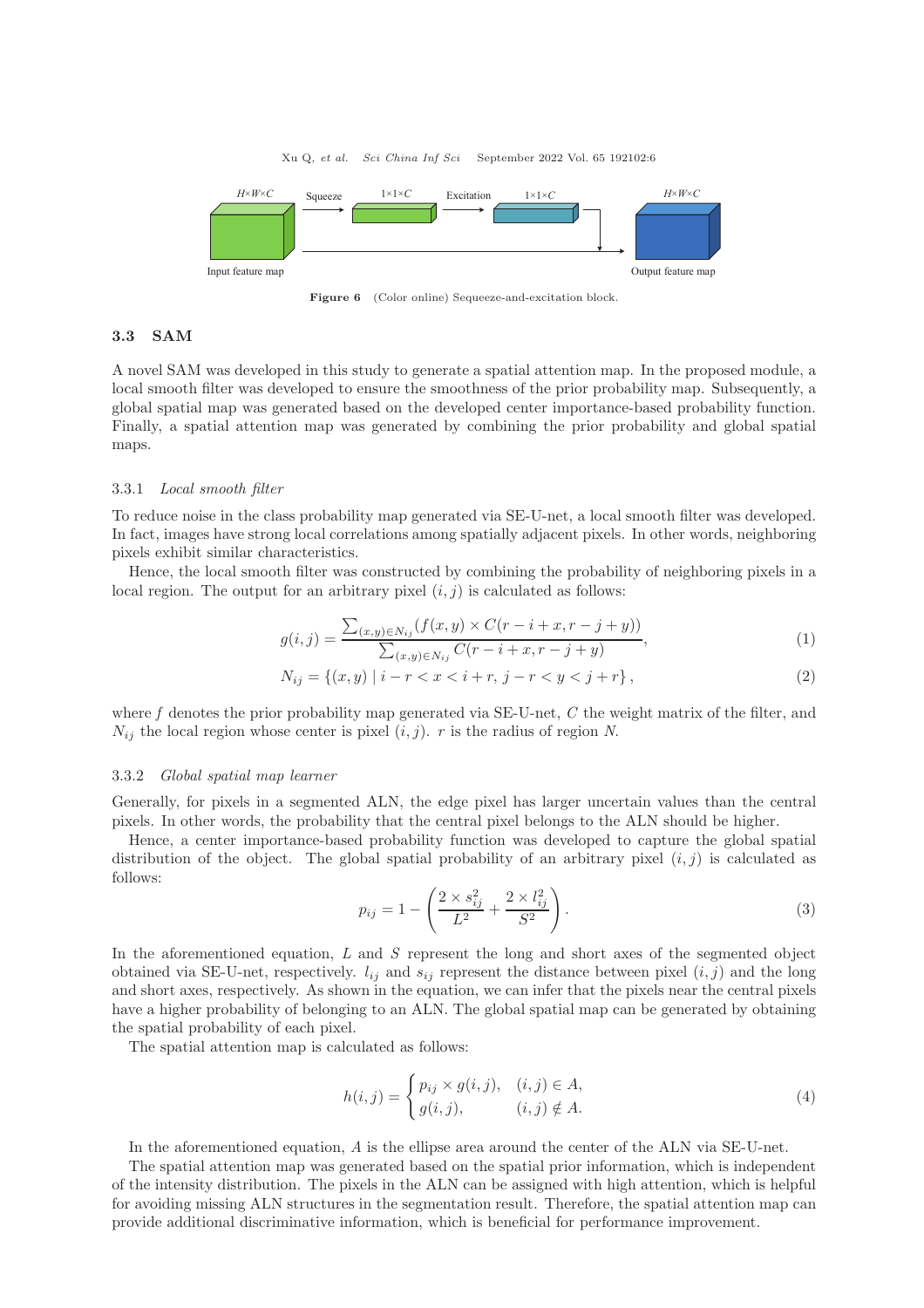#### 3.3.3 Graph with spatial constraint-based segmentation

Considering that graphs can effectively capture the relationship between nodes, a graph framework was introduced in the complex branch. Let  $G(V, E)$  be a graph, where V and E represent the sets of nodes and edges, respectively. In the graph, elements in the prior probability map are regarded as the nodes of the graph, whereas the similarity between them are regarded as the edges of the graph.

To embed the graph into the segmentation process, we transformed the image segmentation problem into the minimum cut problem of the graph [\[31,](#page-11-4) [32\]](#page-11-5). In the general framework of graph cut, additional terminal nodes are introduced to be connected to all the common nodes via t-links. In addition, the edges between the common nodes are regarded as n-links.

The energy function for the graph cut is written as follows:

$$
E(L) = \lambda R(L) + B(L). \tag{5}
$$

In this function,  $R(L)$  represents the region term,  $B(L)$  the boundary term, and  $\lambda$  the tradeoff parameter. The region term energy corresponds to the sum of weights of t-links contained in the cut  $L$ ; the boundary term energy corresponds to the sum of weights of n-links contained in the cut L. The region term is used such that the predicted label is consistent with the groundtruth, and the boundary term is used to smooth the boundary.

The energy  $R(L)$  can be rewritten as follows:

$$
R(L) = \sum_{p \in P} G(p),\tag{6}
$$

$$
G(p) = \begin{cases} -\ln f(p), & L_p = \text{``obj''}, \\ -\ln(1 - f(p)), & L_p = \text{``bac''}. \end{cases}
$$
\n
$$
(7)
$$

In Eq. (7),  $f(p)$  is the class probability of the pixel p, and  $L_p$  is the label of pixel p. The boundary term  $B(L)$  is defined as in [\[31\]](#page-11-4).

$$
B(L) = \sum_{\{p,q\} \in N} S\{p,q\},\tag{8}
$$

$$
S\{p,q\} = e^{-\frac{(f(p) - f(q))^2}{2\sigma^2}} \times \frac{1}{\text{dist}(p,q)}.
$$
\n(9)

Variable N represents the set of edges in the graph.

To generate more accurate segmentation results with the incorporation of the spatial attention map, a novel spatial attention constraint term was formulated into the energy. Subsequently, Eq. (5) can be rewritten as follows:

$$
E(L) = \lambda R(L) + B(L) + \gamma C(L). \tag{10}
$$

The energy  $C(L)$  can be rewritten as follows:

$$
C(L) = \sum_{p \in P} H(p),\tag{11}
$$

$$
H(p) = \begin{cases} -\ln h(p), & L_p = \text{``obj''}, \\ -\ln(1 - h(p)), & L_p = \text{``bac''}. \end{cases}
$$
 (12)

In Eq. (12),  $h(p)$  is the attention value of pixel p in the spatial attention map.

The proposed spatial attention constraint term aims to guarantee that the segmentation result is consistent with the spatial attention map. In the class probability map, some ALN pixels may be assigned a low probability of belonging to an ALN because large intraclass variance appears in the ALN region. However, they may be assigned a high attention value according to the spatial prior. Therefore, the spatial attention map can provide additional discriminative information for ALN segmentation. Moreover, the graph-based segmentation framework can capture the relationship between pixels, further improving the segmentation performance.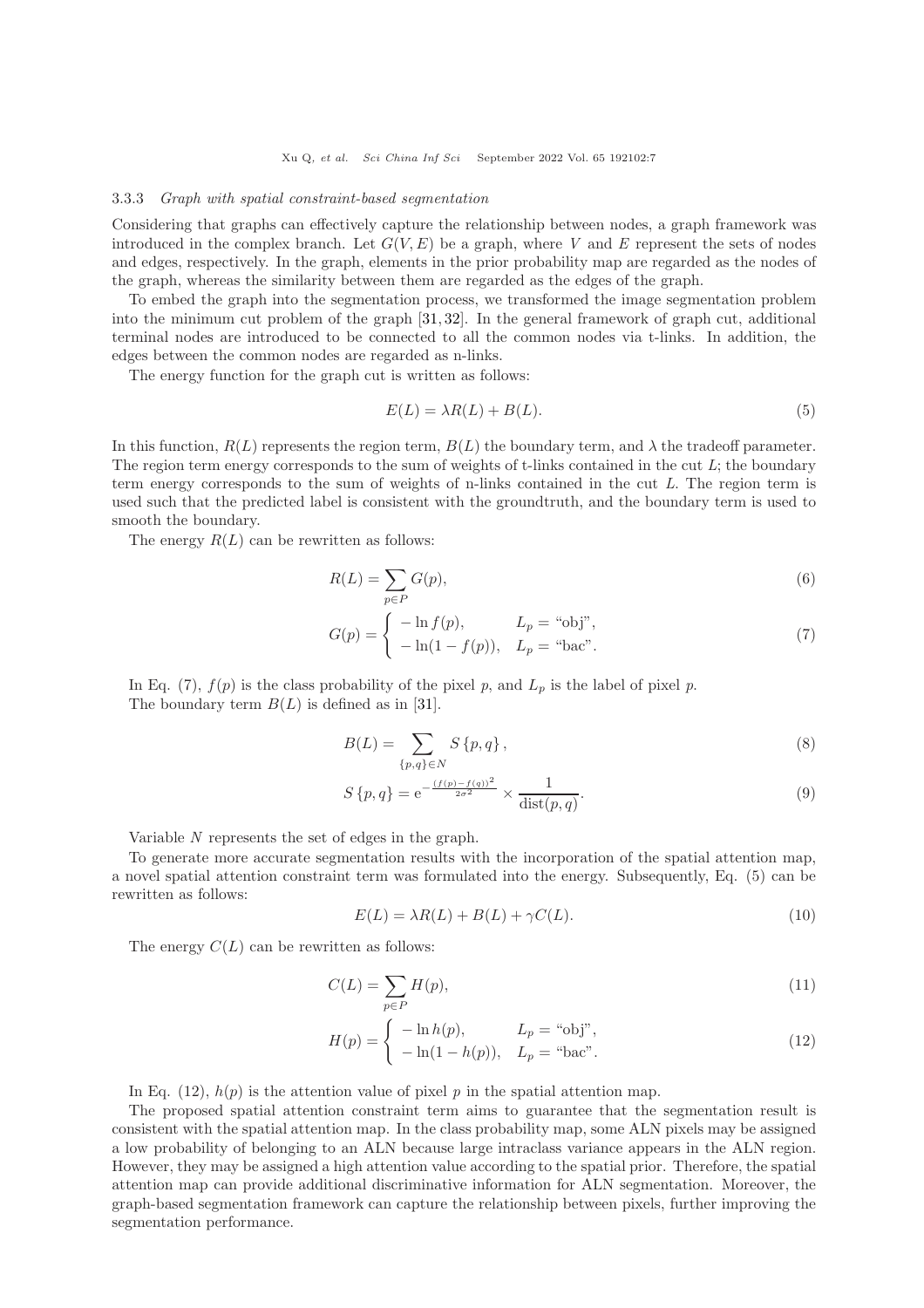| Method        | Jaccard $(\%)$ | DSC(%) | VOE $(\%)$ | $(\% )$<br>FP |
|---------------|----------------|--------|------------|---------------|
| $SE-U-net$    | 70.44          | 79.79  | 15.91      | 17.75         |
| SAG-bi-net    | 72.36          | 82.01  | 16.35      | 18.52         |
| $DSAG-bi-net$ | 74.40          | 83.41  | 12.02      | 13.36         |

Table 1 Performance of different methods

### 4 Experiment

### 4.1 Experiment setting

A database was constructed by collecting ALN ultrasound images from Qianfushan Hospital of Shandong Province. The images in our database were collected from 216 patients (each patient contributed one image). ALNs were manually delineated by radiologists.

Images from 150 patients were selected as training images, whereas the remaining 66 images were used as test images. To improve the performance of the trained model, data augmentation was applied on the training images through rotation and translation. Subsequently, 1200 additional images were generated for training. In our experiments, the values of the parameters in Eq. (10) were set as follows:  $\lambda = 5$ ,  $\gamma = 0.5$ , and  $\sigma = 5$ . The Pytorch [\[33\]](#page-11-6) framework was implemented in our experiment. The initial learning rate, batch size, and training epoch of U-net were set as 0.001, 4, and 200, respectively. Cross-entropy loss was used as the segmentation loss. The stochastic gradient descent (SGD) optimizer was used for optimization, and the learning rate decay strategy was poly. The equipment used for the experiment was a 10-core 2.40 GHz Intel Xeon processor, with two Nvidia Titan XP GPUs and a 256 GB RAM.

In the experiment, JACCARD, volumetric overlap error (VOE), false positive rate (FP) and Dice's similarity coefficient (DSC) were used as the performance metric measures.

### 4.2 Analysis of effectiveness of DGM

An experiment was performed to demonstrate the effectiveness of the DGM. We compared the proposed method with those of SE-U-net and SAG-net (network with spatial attention constrained graph). We used SE-U-net and SAG-net separately to segment all images. The proposed DSAG-bi-net can be regarded as a combination of SE-U-net and SAG-net with adaptive segmentation. Table 1 shows the results of the different methods. As shown, the proposed method and SAG-bi-net outperformed SE-U-net. This is because it is difficult for SE-U-net to manage the complicated characteristics of complex images, thereby resulting in performance degradation. By contrast, spatial attention and the graph framework can improve the segmentation performance of complex images, resulting in improved segmentation performance. Furthermore, it is clear that the proposed DSAG-bi-net performed better than SAG-net. This is because DSAG-bi-net outperformed SAG-net in simple image segmentation. For simple image segmentation, SE-U-net may outperform than SAG-net. However, SAG-net uses spatial attention additionally, which may introduce noise in simple images. By contrast, for DSAG-bi-net, the DGM can select SE-U-net to segment simple images adaptively, thereby achieving better performances.

#### 4.3 Analysis of effectiveness of complex branch

An experiment was performed to evaluate the effectiveness of the complex branch. We tested the performances of SE-U-net and SAG-net on complex images. Figure 7 shows the performances of the two methods; as shown, SAG-net outperformed SE-U-net. In ALN segmentation, the ALN structure is often missing in the segmentation result. However, the introduced SAM can learn the spatial attention map, which can provide additional discriminative information for ALN segmentation. Moreover, the graph-based segmentation framework can capture the relationship between pixels, further improving the segmentation performance of complex images.

### 4.4 Analysis of effectiveness of SE-U-net

An experiment was performed to evaluate the effectiveness of SE-U-net. The results are shown in Table 2 As can be seen, SE-U-net achieved better performances than the others on all metrics. This is because the SE blocks assigned different weights to channels by modeling the relationships between them. Moreover, they can increase the sensitivity to informative features, which is beneficial for improving the segmentation performance.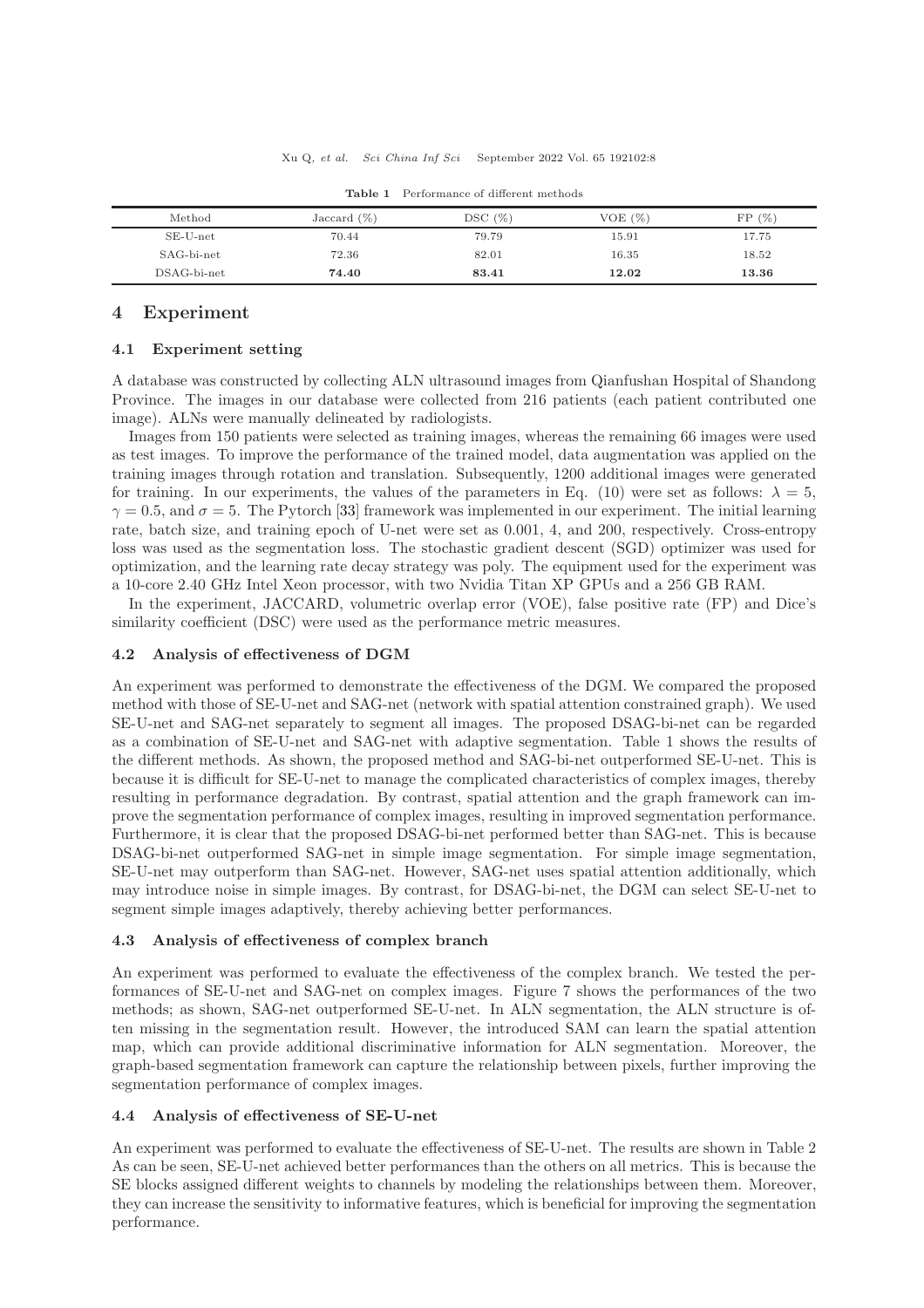

Figure 7 (Color online) Performance of SE-U-net and SAG-net on complex images. (a) DSC; (b) JACCARD; (c) VOE; (d) FP.

| Table 2 Performance of different methods |  |
|------------------------------------------|--|
|------------------------------------------|--|

| Method     | Jaccard $(\%)$ | DSC(%) | VOE $(\%)$ | FP(%) |
|------------|----------------|--------|------------|-------|
| $U$ -net   | 67.85          | 78.27  | 18.41      | 22.83 |
| $SE-U-net$ | 70.44          | 79.79  | 15.91      | 17.75 |

### 4.5 Compared with other segmentation methods

We compared our method with typical deep networks, such as FCN-8s [\[8\]](#page-10-7), U-Net [\[9\]](#page-10-8), deeplabv3+ [\[24\]](#page-10-23), SegNet [\[20\]](#page-10-19), and Frrn [\[34\]](#page-11-7). The initial learning rate, batch size, and training epoch were set as 0.001, 4, and 200, respectively.

As shown in the Table 3, the proposed method achieved the best performance. Figure 8 shows segmentation examples of these methods. As can be seen, these methods achieve better performances on simple images. However, for complex images, traditional deep learning methods could not easily achieve satisfactory performances because the difficulty diversity of the images was disregarded. It is difficult to learn the effective knowledge for both simple and complex images using a unified model because large variances exist in these two image levels.

However, the proposed method can manage simple and complex images adaptively by introducing the DGM. To manage complex images, a complex branch was constructed by introducing spatial attention and a graph framework. Spatial attention can assign high spatial attention to pixels that may be segmented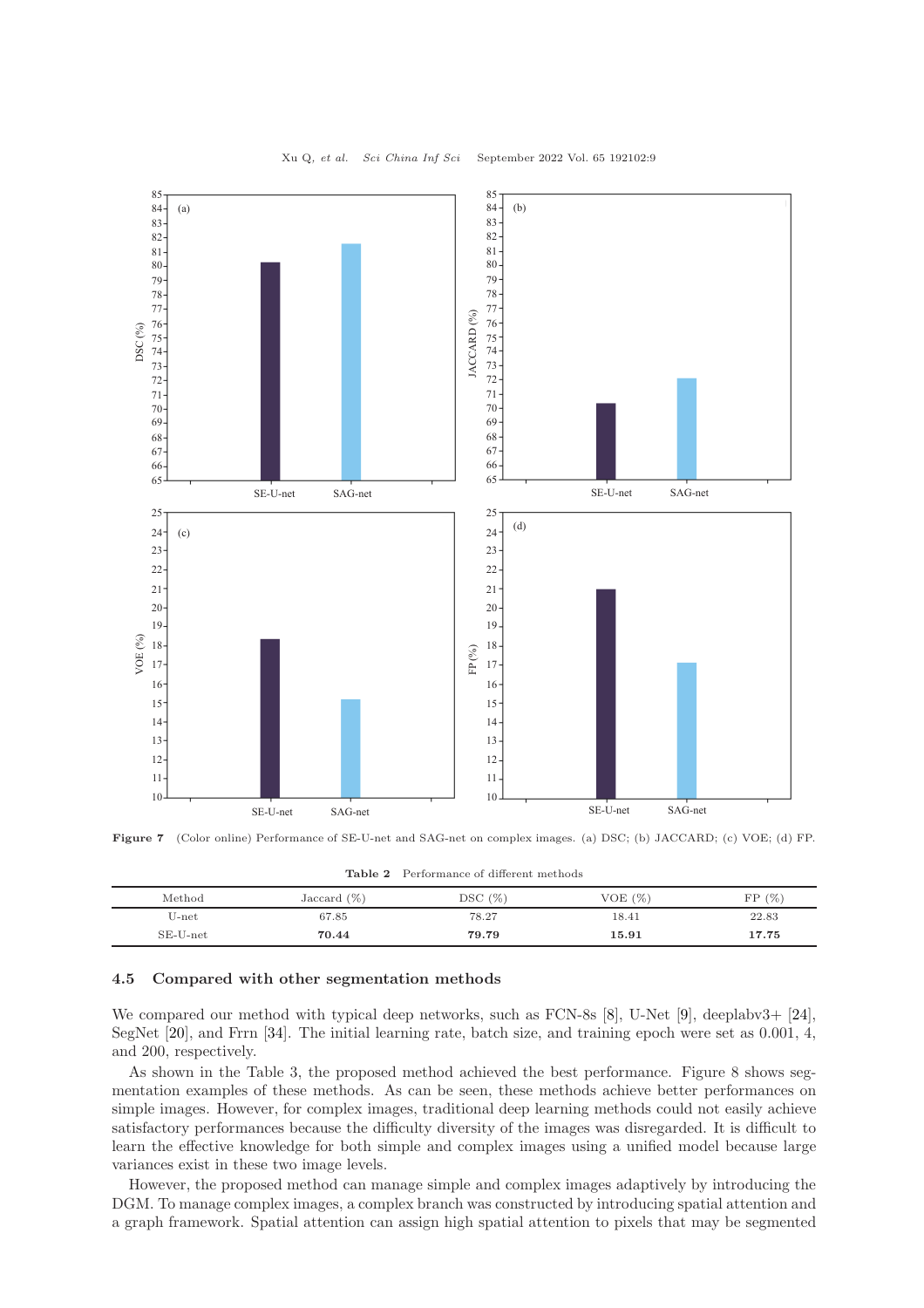| DSC(%)<br>VOE(%)<br>FP(%)<br>Method<br>Jaccard $(\%)$<br>$U$ -net<br>78.27<br>22.83<br>67.85<br>18.41<br>FCN <sub>8s</sub><br>43.73<br>54.76<br>67.57<br>31.89<br>19.96<br>$Deeplabv3+$<br>65.95<br>77.70<br>16.14<br>SegNet<br>62.83<br>22.68<br>73.47<br>18.94<br>Frrn<br>76.23<br>64.77<br>54.29<br>34.54<br>Our method<br>74.40<br>12.02<br>83.41<br>13.36 |  |  |  |
|----------------------------------------------------------------------------------------------------------------------------------------------------------------------------------------------------------------------------------------------------------------------------------------------------------------------------------------------------------------|--|--|--|
|                                                                                                                                                                                                                                                                                                                                                                |  |  |  |
|                                                                                                                                                                                                                                                                                                                                                                |  |  |  |
|                                                                                                                                                                                                                                                                                                                                                                |  |  |  |
|                                                                                                                                                                                                                                                                                                                                                                |  |  |  |
|                                                                                                                                                                                                                                                                                                                                                                |  |  |  |
|                                                                                                                                                                                                                                                                                                                                                                |  |  |  |
|                                                                                                                                                                                                                                                                                                                                                                |  |  |  |

Table 3 Performance of different methods



Figure 8 Examples of segmentation results of different methods.

incorrectly by SE-U-net. It can introduce additional discriminative information for these pixels, which is beneficial for the performance improvement. Moreover, the graph-based segmentation framework can capture the relationship between pixels, thereby further improving the segmentation performance of these complex images.

### 5 Conclusion

A novel difficulty-aware bi-network with spatial attention constrained graph for ALN segmentation was proposed herein. Traditional deep learning methods use a unified network to segment all images without considering the difficulty diversity. However, two network architectures were developed in the proposed method to adaptively segment images with different difficulty grades. The proposed network comprised a DGM and a segmentation network. The DGM was used to generate the difficulty grade of images. The developed segmentation network mainly comprised two functionality-specialized branches: an simple branch and a complex branch. The simple branch was used to manage simple image segmentation, and SE-U-net was developed by introducing an SE block. The complex branch focused on complex images. In the complex branch, SE-U-net was first used for segmentation. Subsequently, a SAM was proposed to generate a spatial attention map that can provide additional discriminative features. To investigate the spatial attention and relationship between pixels, a novel graph-based energy incorporating the spatial attention map was proposed. The experimental results on our database demonstrated that the proposed method outperformed state-of-the-art methods.

The proposed network is proposed to segment 2D image such as ultrasound image. However, it cannot be directly used for segmentation task of 3D image such as CT, MRI. Due to data difference between 2D data and 3D data, some challenges arise in 3D data segmentation task. For example, the proposed method ignores useful relationship information between slices in 3D data, result in the limitation of performance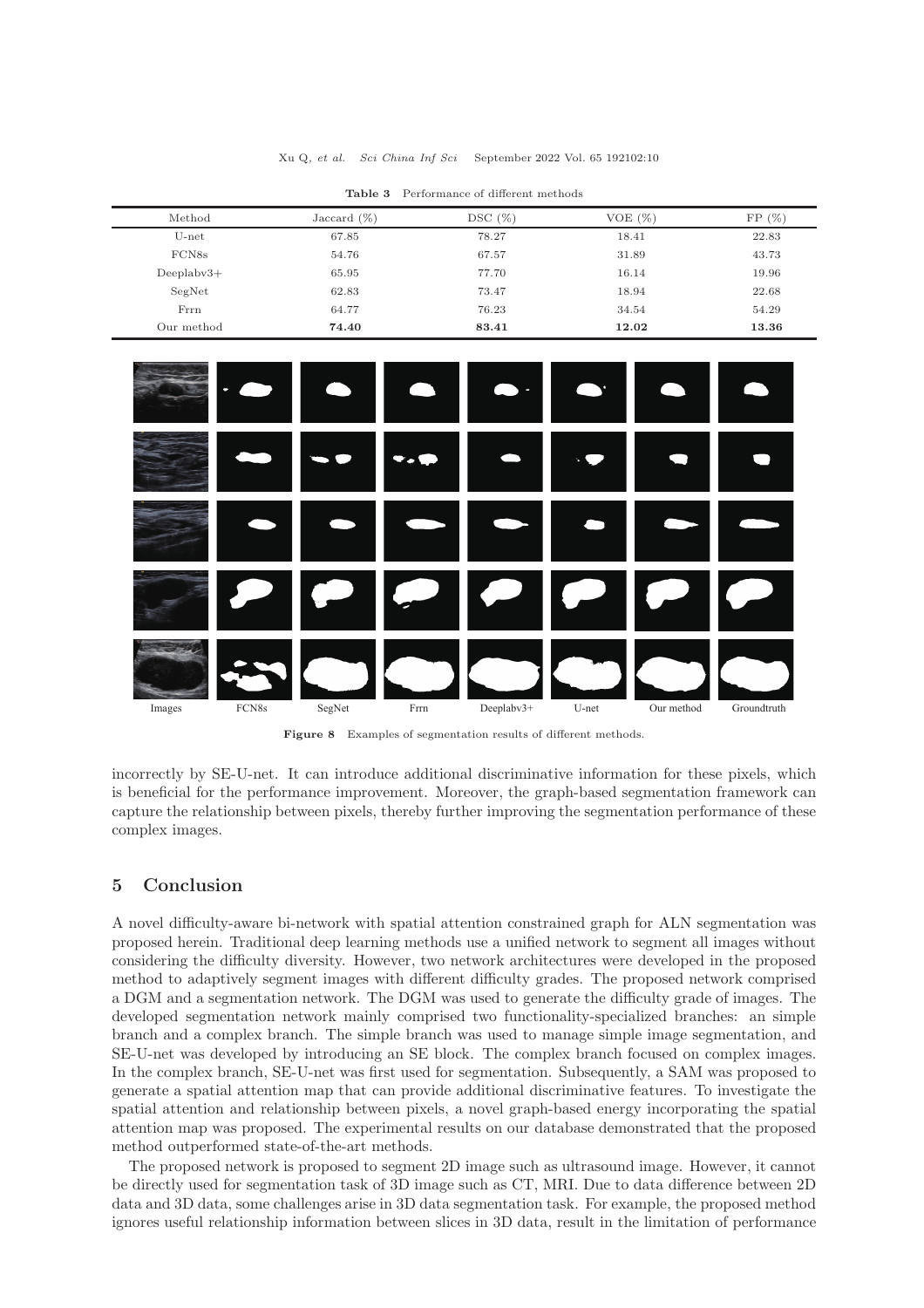improvement. For future work, we will extend the proposed framework to 3D application.

Acknowledgements This work was supported by National Natural Science Foundation of China (Grant Nos. 61701280, 61801263, 61703235, 61701281), National Key R&D Program of China (Grant Nos. 2018YFC0830100, 2018YFC0830102), Natural Science Foundation of Shandong Province (Grant No. ZR2018BF012), and Foundation of Distinguished Associate Professor in Shandong Jianzhu University. The authors would like to greatly thank the anonymous reviewers for their valuable comments and suggestions.

#### <span id="page-10-0"></span>References

- <span id="page-10-1"></span>1 Zhang J H, Wang Y Y, Shi X L. An improved graph cut segmentation method for cervical lymph nodes on sonograms and its relationship with node's shape assessment. [Comput Med Imag Graph,](https://doi.org/10.1016/j.compmedimag.2009.06.002) 2009, 33: 602–607
- <span id="page-10-2"></span>2 Zhang Y Z, Ying M, Lin Y, et al. Coarse-to-fine stacked fully convolutional nets for lymph node segmentation in ultrasound images. In: Proceedings of IEEE International Conference on Bioinformatics and Biomedicine, 2016. 443–448
- <span id="page-10-3"></span>3 Chmielewski A, Dufort P, Scaranelo A M. A computerized system to assess axillary lymph node malignancy from sonographic images. [Ultrasound Med Biol,](https://doi.org/10.1016/j.ultrasmedbio.2015.05.022) 2015, 41: 2690–2699
- 4 Diepstraten S C E, Sever A R, Buckens C F M, et al. Value of preoperative ultrasound-guided axillary lymph node biopsy for preventing completion axillary lymph node dissection in breast cancer: a systematic review and meta-analysis. Ann Surg Oncol, 2014, 21: 51–59
- <span id="page-10-5"></span><span id="page-10-4"></span>5 Guo Q, Dong Z W, Zhang L, et al. Ultrasound features of breast [cancer for predicting axillary lymph node metastasis.](https://doi.org/10.1002/jum.14469) J Ultrasound Med, 2018, 37: 1354–1353
- <span id="page-10-6"></span>6 Cheng H D, Shan J, Ju W, et al. Automated breast cancer detection and classification using ultrasound images: a survey. [Pattern Recogn,](https://doi.org/10.1016/j.patcog.2009.05.012) 2010, 43: 299–317
- <span id="page-10-7"></span>7 Zheng X Y, Yao Z, Huang Y N, et al. Deep learning radiomics can predict axillary lymph node status in early-stage breast cancer. [Nat Commun,](https://doi.org/10.1038/s41467-020-15027-z) 2020, 11: 1236
- <span id="page-10-8"></span>8 Long J, Shelhamer E, Darrell T. Fully convolutional networks for semantic segmentation. In: Proceedings of IEEE Conference on Computer Vision and Pattern Recognition, 2015. 3431–3440
- <span id="page-10-9"></span>9 Ronneberger O, Fischer P, Brox T. U-Net: convolutional networks for biomedical image segmentation. In: Proceedings of International Conference on Medical Image Computing and Computer-Assisted Intervention, 2015. 234–241
- <span id="page-10-10"></span>10 Li C M, Huang R, Ding Z H, et al. A level set method for image segmentation in the presence of intensity inhomogeneities with application to MRI. [IEEE Trans Image Process,](https://doi.org/10.1109/TIP.2011.2146190) 2011, 20: 2007–2016
- <span id="page-10-11"></span>11 Hu J, Shen L, Albanie S, et al. Squeeze-and-excitation networks. [IEEE Trans Pattern Anal Mach Intell,](https://doi.org/10.1109/TPAMI.2019.2913372) 2020, 42: 2011–2023
- <span id="page-10-12"></span>12 Debats O A, Litjens G J S, Barentsz J O, et al. Automated 3-dimensional segmentation of pelvic lymph nodes in magnetic resonance images. [Med Phys,](https://doi.org/10.1118/1.3654162) 2011, 38: 6178–6187
- <span id="page-10-13"></span>13 Zhy C M, Gu G C, Liu H B, et al. Segmentation of ultrasound image based on texture feature and graph cut. In: Proceedings of International Conference on Computer Science and Software Engineering, 2008. 795–798
- <span id="page-10-14"></span>14 Kuo J, Mamou J, Wang Y, et al. A novel nested graph cuts method for segmenting human lymph nodes in 3D high frequency ultrasound images. In: Proceedings of International Symposium on Biomedical Imaging, 2015. 372–375
- 15 Kuo J W, Mamou J, Wang Y, et al. Segmentation of 3-D high-frequency ultrasound images of human lymph nodes using graph cut with energy functional adapted to local intensity distribution. [IEEE Trans Ultrason Ferroelect Freq Control,](https://doi.org/10.1109/TUFFC.2017.2737948) 2017, 64: 1514–1525
- <span id="page-10-16"></span><span id="page-10-15"></span>16 Zhang J H, Wang Y Y, Dong Y, et al. Sonographic feature extraction of cervical lymph nodes and its relationship with segmentation methods. [J Ultrasound Med,](https://doi.org/10.7863/jum.2006.25.8.995) 2006, 25: 995–1008
- <span id="page-10-17"></span>17 Bnouni N, Mechi O, Rekik I, et al. Semi-automatic lymph node segmentation and classification using cervical cancer MR imaging. In: Proceedings of International Conference on Advanced Technologies for Signal And Image Processing, 2018
- <span id="page-10-18"></span>18 Zhang Q, Huang C C, Li C L, et al. Ultrasound image segmentation based on multi-scale fuzzy c-means and particle swarm optimization. In: Proceedings of International Conference on Information Science and Control Engineering, 2012
- <span id="page-10-19"></span>19 Meinel L A, Bergtholdt M, Abe H, et al. Multi-modality computer-aided diagnosis system for axillary lymph node (ALN) staging: segmentation of ALN on ultrasound images. In: Proceedings of International Society for Optical Engineering, 2009
- 20 Badrinarayanan V, Kendall A, Cipolla R. SegNet: a deep convolutional encoder-decoder architecture for image segmentation. [IEEE Trans Pattern Anal Mach Intell,](https://doi.org/10.1109/TPAMI.2016.2644615) 2017, 39: 2481–2495
- <span id="page-10-21"></span><span id="page-10-20"></span>21 Chen L C, Papandreou G, Kokkinos I, et al. Semantic image segmentation with deep convolutional nets and fully connected CRFs. 2014. ArXiv[:1412.7062](https://arxiv.org/abs/1412.7062)
- 22 Chen L C, Papandreou G, Kokkinos I, et al. DeepLab: semantic image segmentation with deep convolutional nets, atrous convolution, and fully connected CRFs. [IEEE Trans Pattern Anal Mach Intell,](https://doi.org/10.1109/TPAMI.2017.2699184) 2018, 40: 834–848
- <span id="page-10-22"></span>23 Chen L C, Papandreou G, Schroff F, et al. Rethinking atrous convolution for semantic image segmentation. 2017. ArXiv[:1706.05587](https://arxiv.org/abs/1706.05587)
- <span id="page-10-23"></span>24 Chen L C, Zhu Y K, Papandreou G, et al. Encoder-decoder with atrous separable convolution for semantic image segmentation. In: Proceedings of European Conference on Computer Vision, 2018. 833–851
- <span id="page-10-24"></span>25 Zhou Z W, Siddiquee M M R, Tajbakhsh N, et al. Unet++: a nested u-net architecture for medical image segmentation. 2018. ArXiv[:1807.10165](https://arxiv.org/abs/1807.10165)
- 26 Oktay O, Schlemper J, Folgoc L L, et al. Attention U-Net: learning where to look for the pancreas. 2018. ArXiv[:1804.03999](https://arxiv.org/abs/1804.03999)
- 27 Alom M Z, Hasan M, Yakopcic C, et al. Recurrent residual convolutional neural network based on U-Net (R2U-Net) for medical image segmentation. 2018. ArXiv[:1802.06955](https://arxiv.org/abs/1802.06955)